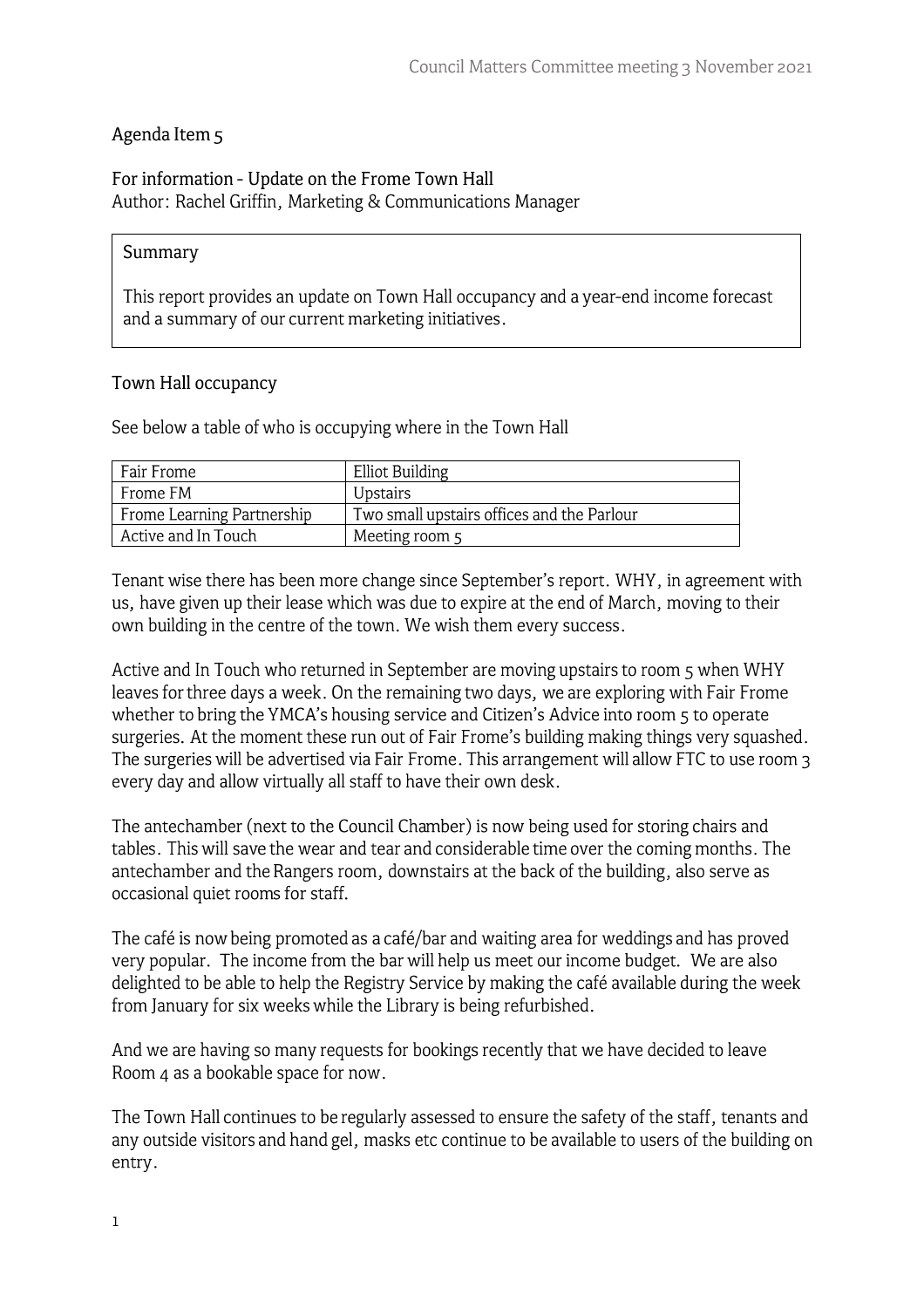# **Cleaning**

The whole building is now cleaned every day in both the public areas and staff areas and for tenants by agreement. The new weekend cleaner is settling in well with support from Jackie, the cleaning supervisor.

## **Track and Trace**

The Town Hall is continually risk assessed in light of government Covid related announcements. Currently we remain open and provide hand gel and masks at reception.

## **Town Hall Budget** & **Income**

The Town Hall budget and income figures are taken from the actual bookings in the booking system.

|              | Income received and | Budgeted, at |
|--------------|---------------------|--------------|
|              | bookings at         | 31/3/2022    |
|              | 30/9/2021           |              |
| Café         | 2,847.50            | 4,200        |
| Chamber      | 7,602.50            | 12,384       |
| Equipment    | 982.16              | 2,300        |
| hire         |                     |              |
| Meeting room | 7,748.75            | 8,000        |
| hire         |                     |              |
| Tenants      | 32,278.84           | 32,938       |
| Total        | 51, 459.75          | 59,832       |

To reach our budgeted income we need to make a further £8,362. 25 in this financial year. Because of the reconfiguration of the rooms, it is expected some categories will exceed their budget whilst others won't. We are heartened that we have reduced the deficit by  $E_3$ 000 over the last few weeks despite the loss of income from WHY and are anticipating reaching our budgeted income using Room 5 as a meeting room.

# Fabric of the building

- The leak in the council chamber has been investigated and faulty guttering was to blame. This has now been remedied. •
- The roofing company are expected next week to start necessary leading work. This is part of an ongoing programme to care for the building. •
- The carpenter has finished draft proofing the remaining downstairs windows to support energy efficiency. •
- The electricians are in converting the lighting to LED •
- WHY's rooms are having a deep clean and remedial painting works done in preparation for room bookings which will begin on the 2<sup>nd</sup> November. •
- Work has begun commissioning a new quinquennial survey, which will guide our maintenance work over the coming five years. •